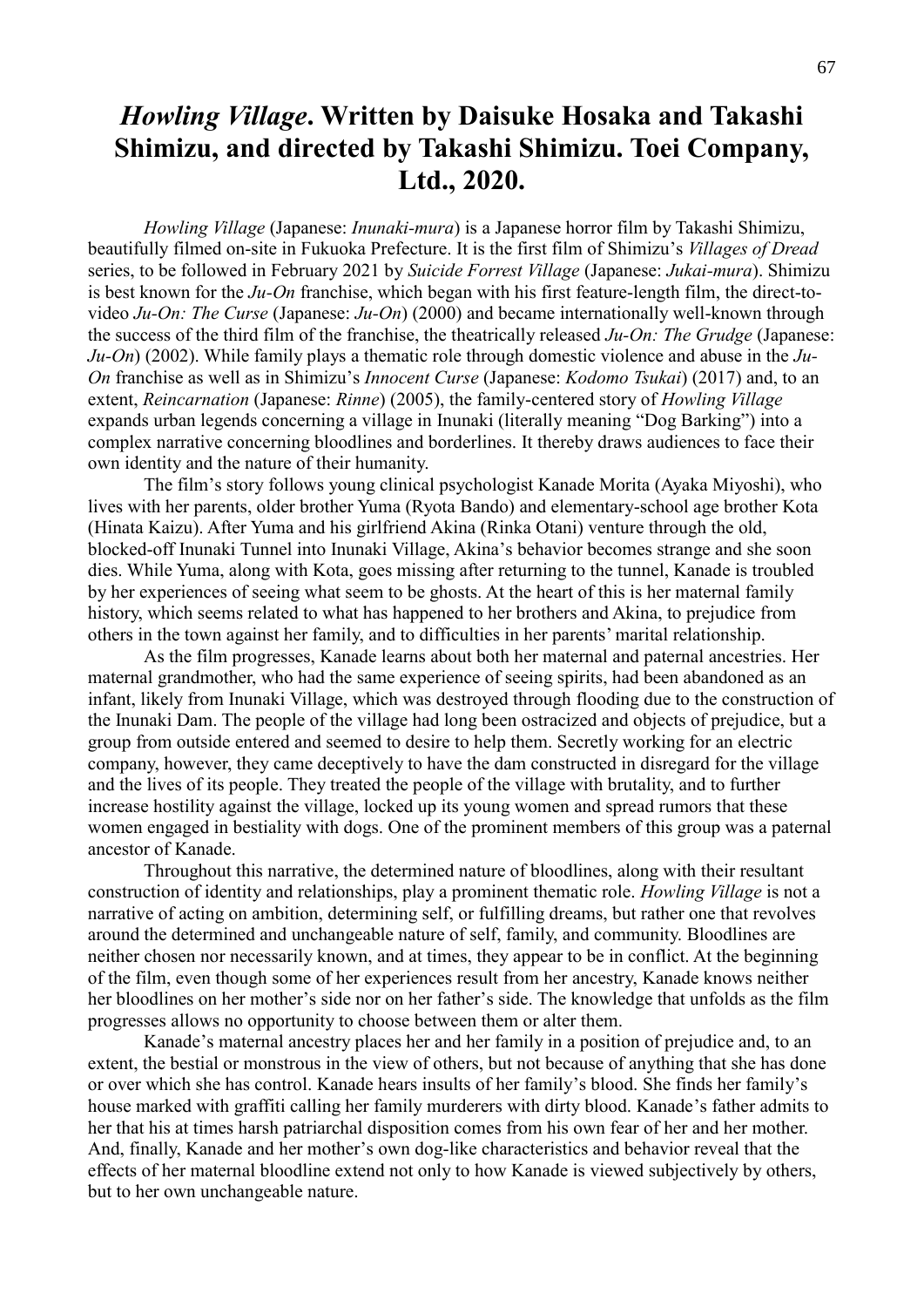At the same time, Kanade's paternal ancestry is that of the deceiver, the persecutor, the ostracizer, the slanderer, the one who has murdered a community for financial gain. As shown by the continued prejudice and mistreatment of her family within the community outside of the village, these are not merely matters of the past, but continue as an underlying disposition of her town toward her in the present. Kanade's conflicting maternal and paternal ancestry are not bloodlines to be escaped, but are her own predetermined identity and the predetermined identity of her family whom she loves.

*Howling Village*'s blurring of several conventional borderlines in its narrative world contribute to the complexity of its treatment of human nature: urban legend and reality, natural and supernatural, living and dead, present and past, and insider and outsider. Most significantly, however, the film focuses its audience on the blurring of the border of human and animal and thereby forces its audience to face both the existence of that border and the horror unique to being on the human side of it. The animality of humans in a naturalistic evolutionary understanding of human development often provokes little reaction in a classroom or an account of natural history, but *Howling Village* will not allow such disinterested neutrality.

Many of the most disturbing moments of the film are those in which humans behave like dogs or show the characteristics of dogs, causing the audience to face its presupposition that humans are different from beasts. Shimizu has previously blurred the borderline between human and animal through Toshio's meows in the *Ju-On* series and through the animalistic behavior of F and the dero in his Lovecraftian *Marebito* (2004). The effectiveness of these scenes in *Howling Village*, however, is heightened by how they feature characters toward whom the audience has first been drawn to feel affection and sympathy. The POV for much of the opening eight-minutes draws the audience to view Akina from Yuma's perspective as he films his bright and playfully cheerful girlfriend while they venture into Inunaki Village. As an audience, we therefore feel all the more sorry and embarrassed for Akina when she later urinates on herself while walking along the road. We would have no similar reaction toward a dog that urinates on the street when taken on a walk. Similarly, when Kanade's mother eats off the floor directly with her mouth, the portrayal of her doing so is disturbing because of her very humanity. Even Maya is presented as an ordinary woman who is Kenji's lover until her transformation as the film's climax. The chilling final moment of the film is the sight of Kanade herself, whom the audience has followed throughout the film's narrative, as she holds her hand up to her mouth like a dog's paw. The audience's sense of the dignity of humanity is what makes each of these moments in the film disturbing.

Yet, as much as dog-like behavior in humans is disturbing, a more disturbing characteristic of human nature appears at the point where the film's thematic use of bloodlines and borderlines cross. Which is superior, or which is more monstrous? The people of the village, who do indeed have bestial characteristics but are victims of prejudice, hostility, slander, and, in the end, murder through the construction of a dam for company profit by a group who betrays them; or that group and its community outside the village? If the question is one of which is more bestial, the answer is the people of the village, who indeed have characteristics of dogs. Yet, paradoxically, they are also more like beasts than those outside of their community in that the group from the power company and their community are more wicked than dogs could ever be. They differ from dogs by the atrocity of their actions, showing a distinguishing characteristic of humanity: wickedness.

*Howling Village* is not explicitly "religious" in the presentation of its story (although its temporal non-linearity may take hints from the Buddhist cyclicism from which Shimizu draws in the *Ju-On* films and, more explicitly, in *Reincarnation*). Nevertheless, the questions with which it faces its audience concerning determinedness, identity, and the dignity and wickedness of humanity are the material of philosophy, ethics, and, indeed, of religion. As an audience, we are drawn to consider again who we are as humans, our discomfort of being made to feel we are like animals, and whether we have more reason to fear the inhuman or to fear ourselves. We cannot change our humanity and its characteristics, nor the particularity of ourselves, our families, and our communities as part of that humanity. Within that particularity we recognize humanity's dignity and love for our family, exemplified by Kanade risking her life to save her brothers and by Yuma's